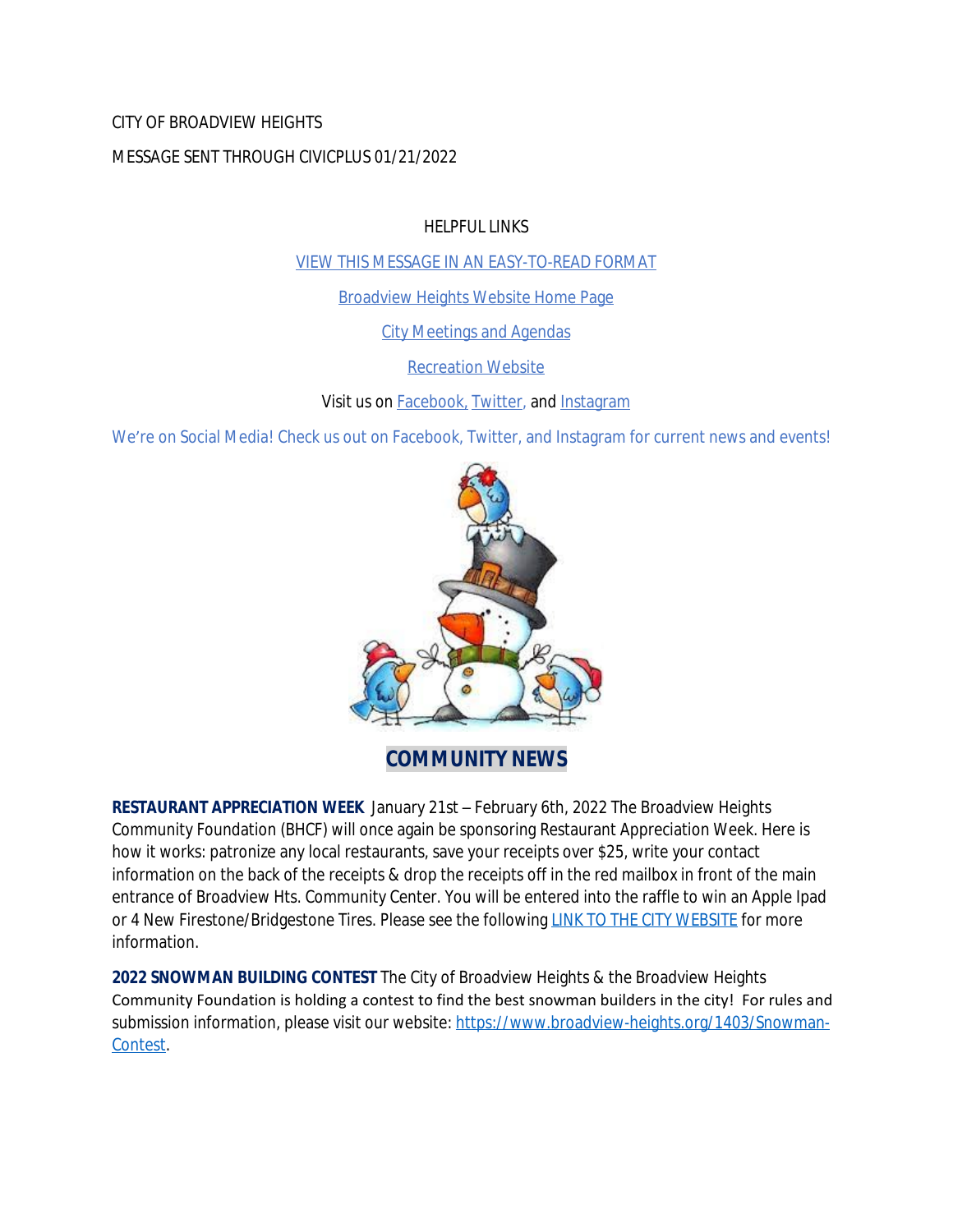**ANNUAL GREENE ACRES COMMUNITY GARDEN MEETING** Saturday, January 29th Meeting is open to the General Public for those who already have a garden plot and those wishing to have a garden plot in the 2022 growing season. [PLEASE SEE HERE FOR MORE INFORMATION](https://broadview-heights.org/Calendar.aspx?EID=3684).

**AN EVENING WITH ELVIS** February 12th – Country Lakes Party Center – Call 440-526-0216 for details

# **THE CITY OF BROADVIEW HEIGHTS IS ACCEPTING APPLICATIONS**

**PATROL OFFICER EXAM NOTICE** The City of Broadview Heights is an Equal Opportunity employer that is seeking applicants for the position of Patrol Officer. For more information, visit our website: <https://www.broadview-heights.org/924/Civil-Service>

### **PART TIME POSITIONS:**

Apply online at: <https://www.broadview-heights.org/jobs.aspx>

**PART TIME HEAD LIFEGUARD** Performs all Lifeguard duties and maintains presence on pool deck when not Lifeguarding; oversees Lifeguards and Water Safety Instructors to ensure duties are completed properly and safety is maintained. Must have current certifications, prior supervisory experience and at least 2 years' experience as a Lifeguard.

**LIFEGUARD** Evening/Weekend and Day Shift positions are currently open. Must hold current Lifeguard Certification. We offer free certification training to be a Water Safety Instructor to our interested Lifeguards. Must be at least 15 years old. Please apply online or contact our Aquatics Manager at [udrinko@broadview-heights.org](mailto:udrinko@broadview-heights.org).

# **RECREATION DEPARTMENT**

**LIFEGUARDS** We are hiring for lifeguards for all shifts, please contact Ursula Drinko @udrinko@broadview-heights.org for more information.

**MAIN GYMNASIUM** The gymnasium is open for Basketball and Pickle ball. Please note the month of January and February the youth basketball games will be in the gymnasium on the weekends. The auxiliary gym will be open for shooting around also.

**SWIM LESSONS** We have swim lessons on Tuesday and Thursday nights and Saturdays respectively. You can register online for the classes.

**GROUP EXERCISE** We have plenty of group exercise classes for everyone, please check out the days and times online.

**PROGRAMS/MEMBERSHIPS** Please visit us [our website here](https://www.broadview-heights.org/292/Parks-Recreation) for information on current programs, memberships and activities.

**CHECK US OUT ON FACEBOOK AND INSTAGRAM!**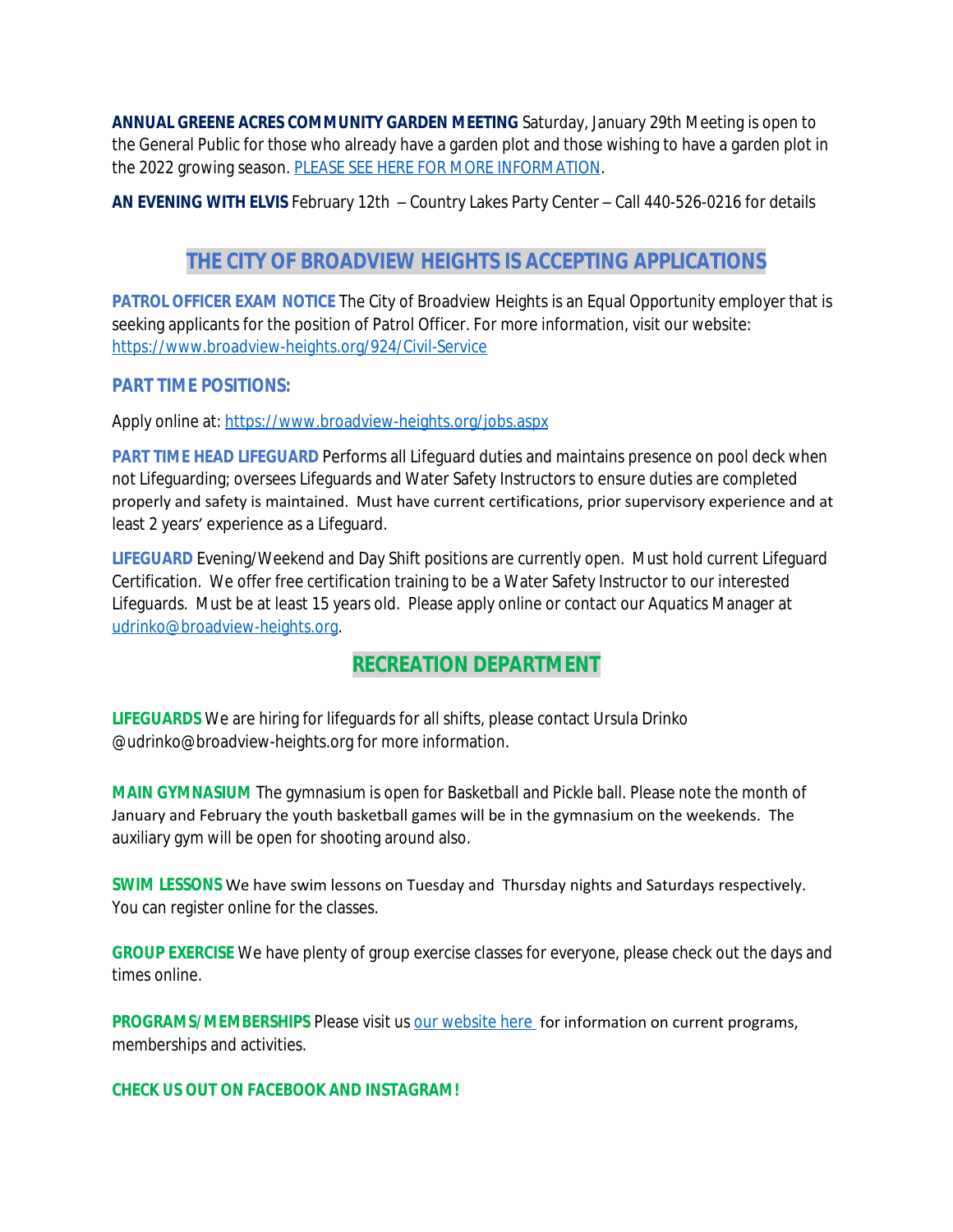#### **CURRENT OPERATING HOURS:**

Monday through Friday 5:30AM – 10:00PM Saturday 7:30AM – 8:00PM Sunday 7:30AM - 6:00PM

### **HUMAN SERVICES DEPARTMENT**

**FREE COVID-19 AT HOME TEST KITS** In December, as the Omicron variant of the Coronavirus led to a spike in cases, the federal government announced it would start mailing [at-home Covid test kits](https://www.nbcnews.com/health/cold-and-flu/startling-americans-feel-increased-anxiety-covid-cases-surge-rcna9415) for free to any U.S. household that requests one. Every home in the U.S. is eligible to order 4 free at- home COVID- 19 tests. Orders will usually ship in 7-12 days. To request your free kits, log on to [www.covidtests.gov](http://www.covidtests.gov) and click on "[Order Free At-Home Tests](http://www.covidtests.gov)".

**[AARP TAX-AIDE PROGRAM](http://www.covidtests.gov)** [The AARP Tax-Aide Program will NOT be scheduling appointments at the](http://www.covidtests.gov)  [Broadview Heights Human Services Department in 2022 for the 2021 tax year. Due to a shortage of](http://www.covidtests.gov)  [volunteers, they will be taking appointments ONLY at area branches of the Cuyahoga County Public](http://www.covidtests.gov)  [Libraries. Please call the specific branch to schedule an appointment. The Tax-Aide sites in Cuyahoga](http://www.covidtests.gov)  [County are: Brecksville Branch at 9089 Brecksville Rd. \(440-526-1102\), Middleburg Heights Branch at](http://www.covidtests.gov)  [16699 Bagley Rd. \(440-234-3600\), North Royalton Branch at 5071 Wallings Rd. \(440-237-3800\) and the](http://www.covidtests.gov)  [Parma Branch at 6996 Powers Blvd. \(440-885-5362\). Availability of appointments is subject to the](http://www.covidtests.gov)  [current status of the Covid-19 pandemic. AARP is anticipating using a drop off process to prepare](http://www.covidtests.gov)  [returns, necessitating a return visit to the site to finalize returns.](http://www.covidtests.gov) 

**[ACTIVITIES ALERT](http://www.covidtests.gov)** [All Broadview Heights Human Services programming are being offered in person.](http://www.covidtests.gov)  [Please contact the office at 440-526-4074 for an updated list of virtual programming. Please check out](http://www.covidtests.gov)  [the monthly newsletter which can be found on our website under](http://www.covidtests.gov) [Human Services / Department](https://mycommunityonline.com/find/broadview-heights-senior-center)  Newsletter.

**PROTOCOL UPDATE** Due to our case status [CDC COVID Data Tracker](https://covid.cdc.gov/covid-data-tracker/#county-view) and continuing to follow CDC guidelines, we have updated our **HUMAN SERVICES PROTOCOL** to mandating masks be worn at the center for staff and visitors for the Human Services Department.

**COVID-19 VACCINE** Now that the vaccine is more widely accessible, there are many websites and locations where you can register to receive your vaccine. Please contact the Human Services Department if you need help with registering.

## **ENGINEERING DEPARTMENT**

**IMPORTANT INFORMATION REGARDING TRAFFIC LIGHTS ON SR 82** The second set of signal heads in each direction is optically programmed to avoid giving conflicting indications to SR 82 traffic and potentially cause a vehicle to run a red light. Generally, whenever the first set of signals for EB or WB 82 traffic turns green, the second set will turn green as well. At the end of the phase, the first set should go to yellow and then red, while the second optically programmed set will remain green and activate the left turn arrows so as to clear out any traffic remaining between Market Place East and Glenwood. The optically programmed heads should only be visible to those vehicles in between the intersections so that